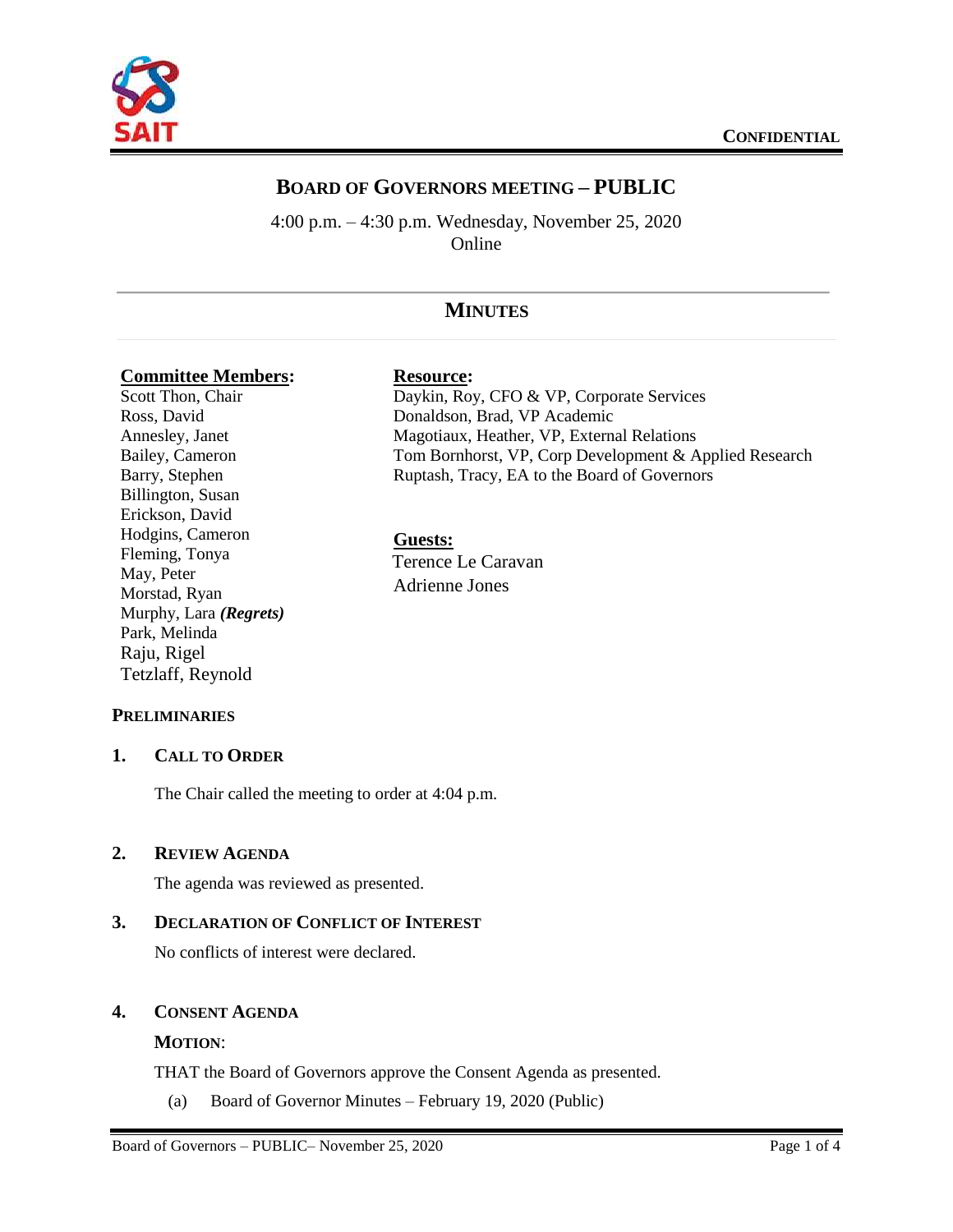

**Moved: R. Tetzlaff Seconded: C. Bailey CARRIED BGP201125-01**

# **REPORTS**

### **5. CHAIR'S REPORT**

The Chair provided a verbal update.

The Chair commended management on successfully delivering convocation in an online form, provided an update on board succession confirming three members' reappointments and provided an update on the government's review of post-secondary education.

The Chair commented on the diverse opinions within the post-secondary consultation process including collaborations to provided better outcomes for students.

It is anticipated that the McKinsey report will be completed in early 2021 and presented to the government for their review.

### **6. PRESIDENT'S REPORT**

Report received.

The President and CEO provided comments on the institutions flexibility and adaptability over the past year and thanked the Board for their ongoing support.

The Board were advised that there have been an up rise in covid-19 cases within the SAIT community however, no cases have occurred directly within the institution. Activities on campus have remained high and the institution is functioning well. The fall semester is well underway with all students anticipated to complete their studies on time.

New restrictions announced by the Government of Alberta have no direct impact to post-secondary institutions. The semester will reconvene on January 11, 2021, programming will continue to be delivered the same as the fall. Online capacity continues to build while maintaining a quality of delivery while enrolments remain strong into the spring and fall 2021. The model of delivery for 2021 is not yet confirmed until further information relating to a vaccine become available. International education continues to be a focus. The spring intake will continue with fiscal challenges and budgets remain pressured.

The post-secondary education review, Alberta 2030, continues.

The Skills to Jobs Taskforce report has been presented to the Government of Alberta for review.

The Board were advised that the institution received a \$250,000 donation which was matched by the Government of Alberta creating 1,000 scholarships for SAIT alumni.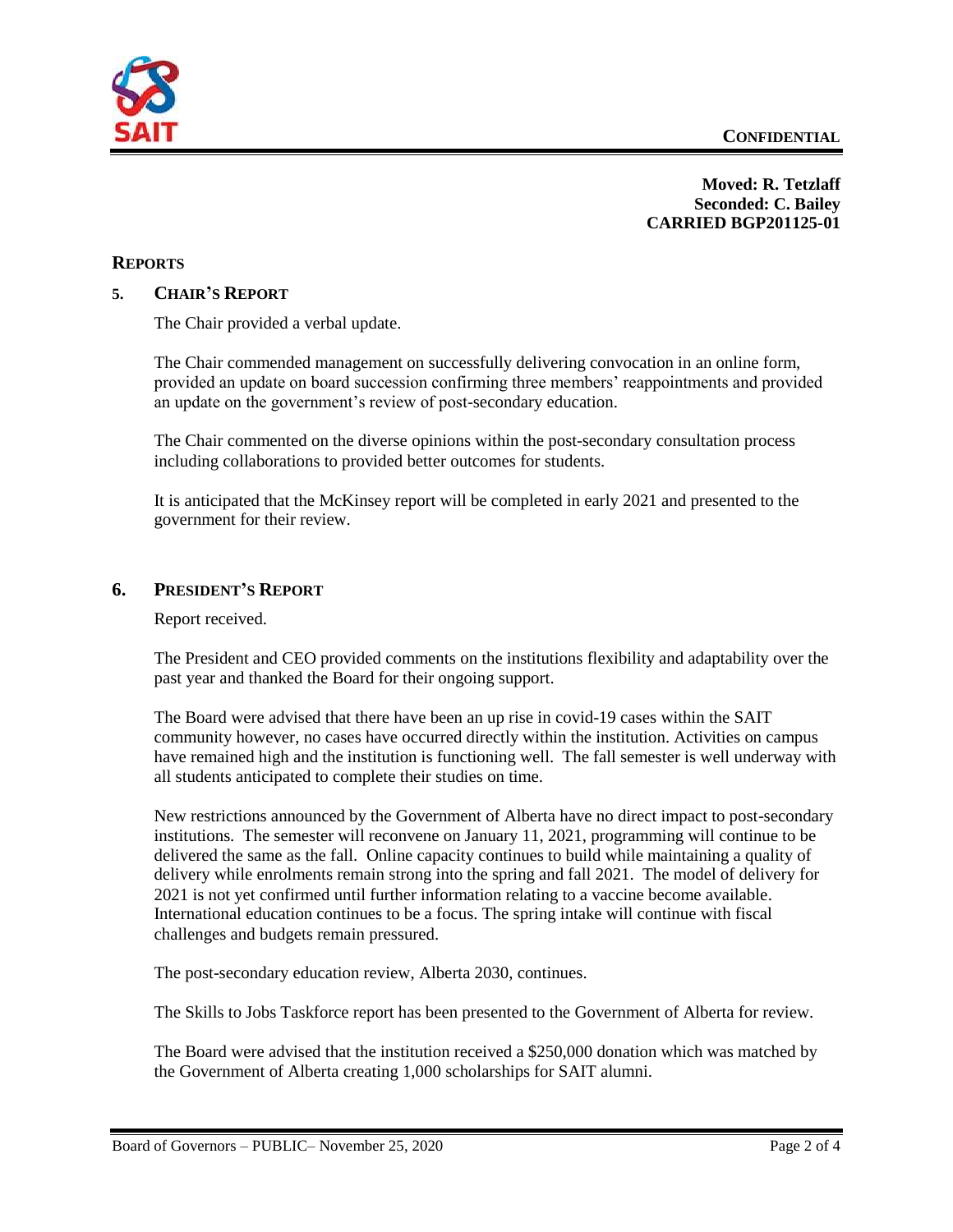

# **7. SAITSA PRESIDENT'S REPORT**

The Saitsa President provide a verbal update.

The Board were provided an insight on the pressures facing students working online, the increased pressures of finding employment and the ability to fund education.

The Saitsa President advised the board that Saitsa participated in a number of panel discussions relating to the post-secondary education review.

A new board of directors has been appointed to Saitsa and a review of the student association organization is underway.

Saitsa continues to collaborate with the City of Calgary on affordable public transit for students, administer events and support students. It was reported that a 42% reduction on student association fees and opt in opt out option for health and dental has been implemented.

The Board were advised that Saitsa has launched a series of podcasts with four recordings to date and conducted a student survey with significant responses. The survey results conveyed an overwhelming indication of cost pressures facing students and the difficulties associated with these pressures.

The Saitsa President provided a brief update on how the associations is assisting with student mental health issues.

#### **NEW BUSINESS**

### **8. ACADEMIC COUNCIL**

The President and CEO provided an overview of the Academic Council meetings. The Board were advised that Academic Council are undertaking four new initiations in 2020/2021 these are: Academic Integrity/Academic Code/Academic Standards, Affordability, Assessing impacts of current learning modality from a student perspective and standards of online delivery.

### (a) Academic Council Minutes

Minutes January – May 2020 and September 2020 were received.

#### **9. ACADEMIC COUNCIL MEMBERSHIP**

The Vice President, Academic, Brad Donaldson provided a summary of the changes to the membership of Academic Council for the Board's approval.

#### **MOTION**:

THAT the Board of Governors appoints James Overall, Dean, Hospitality and Tourism, Mojtaba Kazemi, Associate Dean, Learner and Academic Services, Brenda Gee, AUPE Local 39, Jennifer